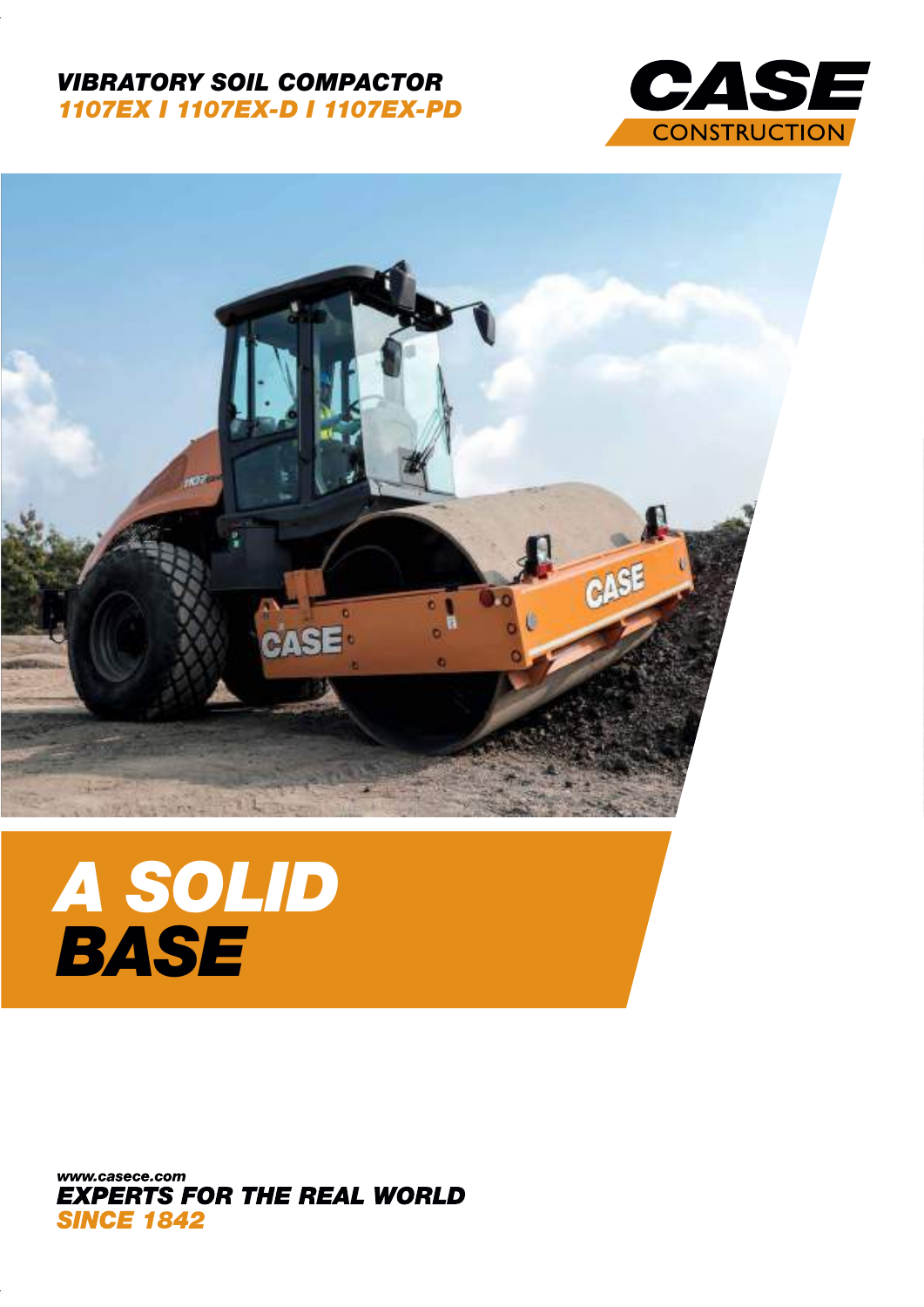



#### EXPERTS FOR THE REAL WORLD **SINCE 1842**

- 1842 Case is founded.
- 1869 The first Case portable steam engine road construction is born!
- 1958 The first Case 4-WD wheel loader, the W9, is introduced.
- 1969 Case begins skid steer loader production.
- 1985 Case starts production of its first compactor, branded Case-Vibromax.
- 1993 Case signs supply agreement with Ammann/STA for the distribution of Case branded compactors in the USA.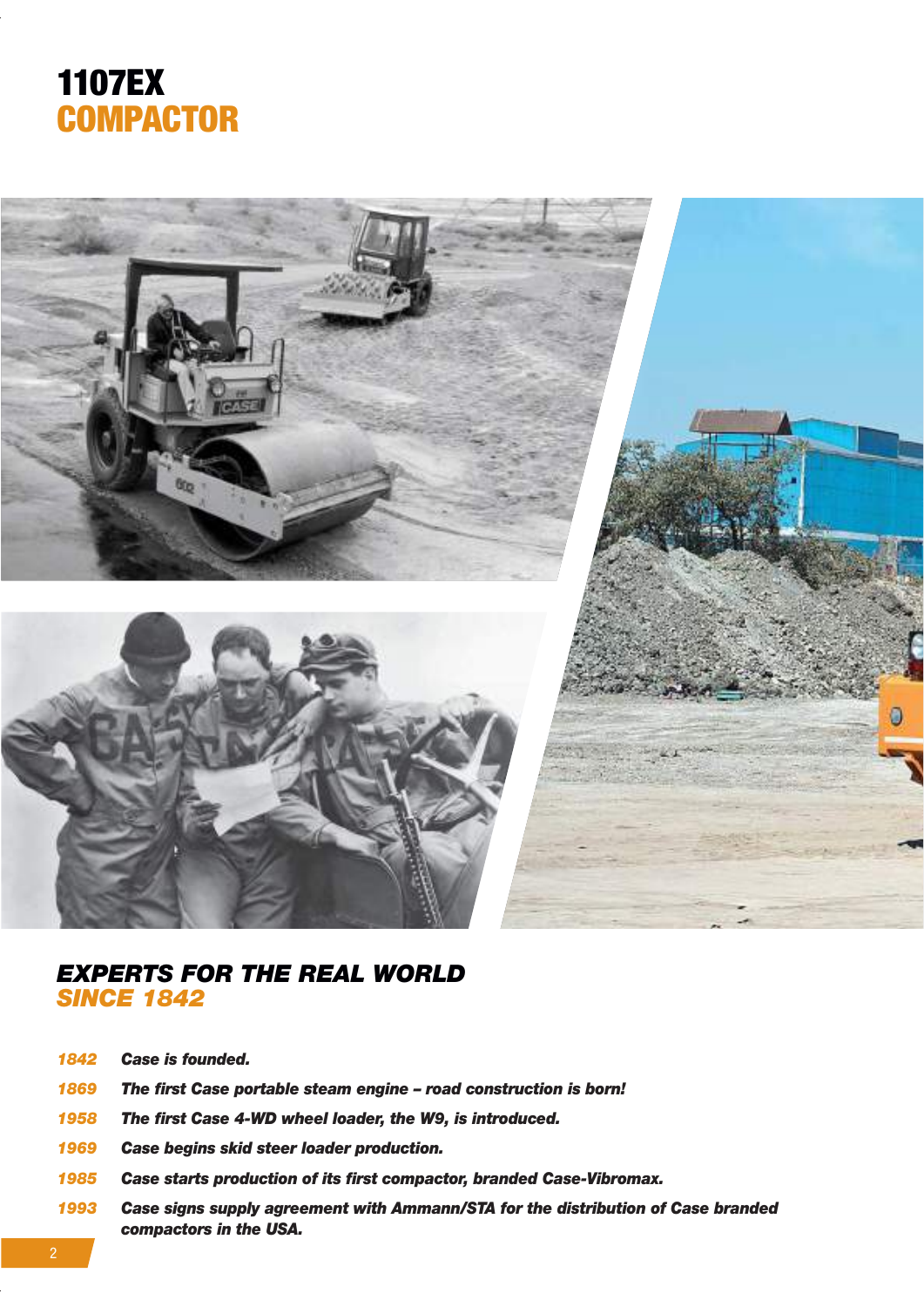### HERITAGE A TRADITION OF INDUSTRY FIRSTS



- 1998 Case starts joint venture with L&T to produce and distribute 3 models of Compactors in India based on the VIBROMAX technology.
- 2000 Case signs a distribution agreement with Stavostroj, the largest manufacturer of compacting technology in Central and Eastern Europe.
- 2011 Case acquires 50% of its Indian Joint Venture with L&T and the company is renamed Case New Holland Construction Equipment India.
- 2013 Case launches the upgraded DX-Series soil compactor.
- 2016 Renewed EX-Series soil compactor features a new FPT engine.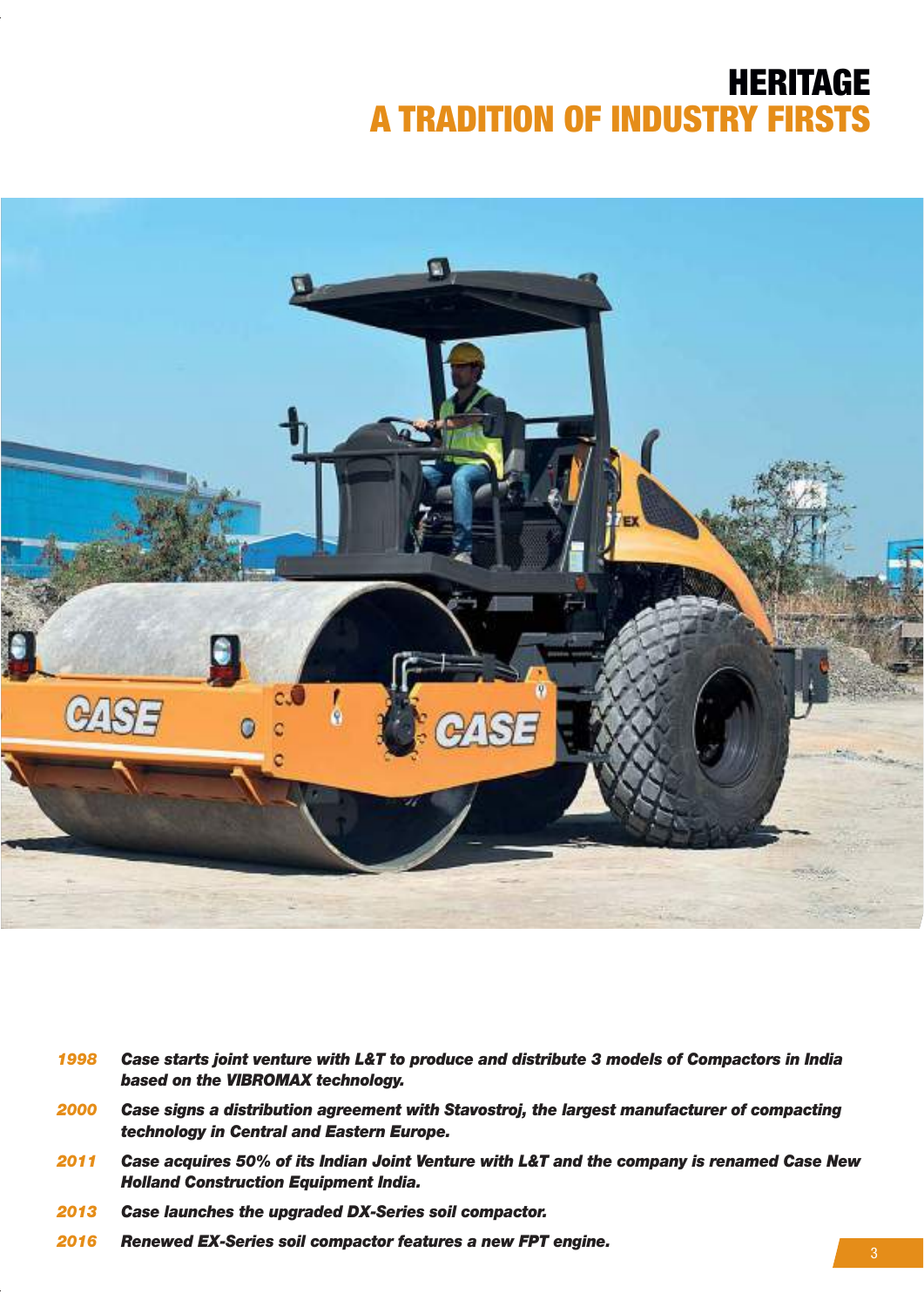## 1107EX **COMPACTOR**



### HIGH EFFICIENCY

#### Tier 3 engine

The 1107 EX compactor features the new powerful 4-cylinder water cooled Tier 3 engine that delivers up to 110 hp and 16% more torque compared with the previous model.

With more than 3 million units operating all over the world, including the Case 570T backhoe loader, the engine assures an excellent reliability.

The turbocharged engine is equipped with an air aftercooler system with internal EGR that increases the density of the intake air, improving efficiency and reducing fuel consumption.

Coupled with the turbo pre-cleaner, the water cooled engine ensures excellent cooling and high fuel efficiency : -5% compared with the previous model.



### FPT S8000: proven technology!



### HIGH RELIABILITY

#### For a durable performance

- 1. Well-proven compaction technology: high manufacturing quality standards achieved throughout a long experience
- 2. 4-pins central joints: a heavy duty design solution to make the machine suitable for the most severe applications
- 3. Turbo pre-cleaner mounted on top of engine compartment: only fresh air is delivered to the engine to assure a perfect combustion
- 4. Shock absorbers: low vibrations transmitted by the drum to machine components to increase durability

Turbo Pre-Cleaner

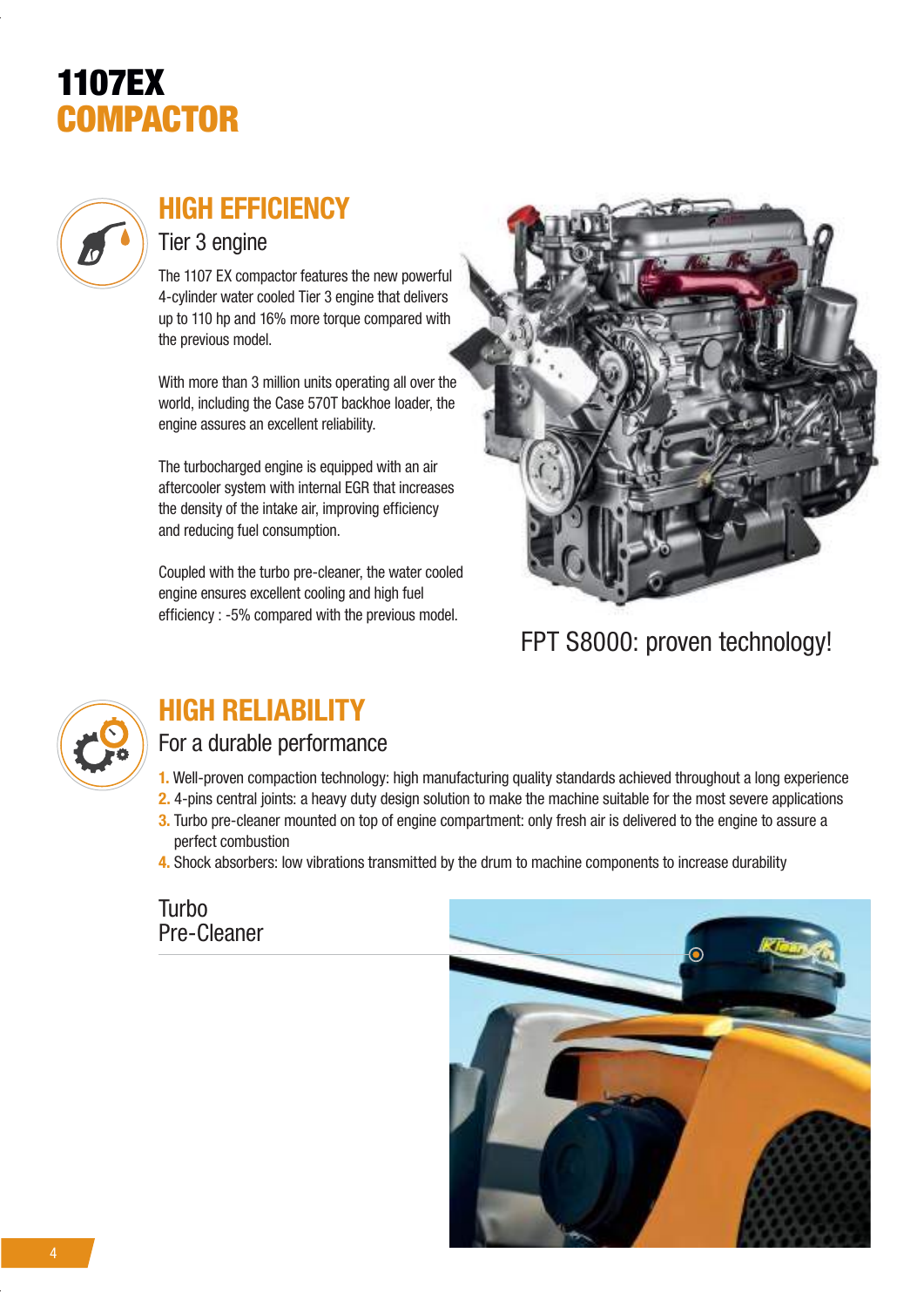### 1107EX DRUM DRIVE AND VIBRATORY SYSTEM



### FIRST-RATE PRODUCTIVITY

#### Drum drive

The 1107 EX vibratory soil compactor is available in three configurations to meet every surface compaction need:

- The 1107 EX with single drive and smooth drum for multi-purpose activities and standard jobs
- The 1107 EX-D with drum drive and increased traction on slopes and landfills
- The 1107 EX-PD with drum drive and clamp-on pad foot for compacting more cohesive materials such as clay and silt

The optional drum drive system features an additional high torque drive motor mounted on the front drum frame, resulting in excellent gradeability (36%) and optimized traction.





### HIGH VERSATILITY

#### Ready for every mission

2 vibration stages provided by a variable displacement bidirectional axial piston pump with electrical displacement control allow effective compaction of a wide range of soil types.

- Great manoeuvrability: +/- 15° drum oscillating angle
- 37° steering angle –> short steering radius
- Low steering effort contributes to reducing operator fatigue
- Perfect match of frequency and amplitude vibration to the soil, in order to get the best performance
- Easy transport features thanks to the optimal dimensions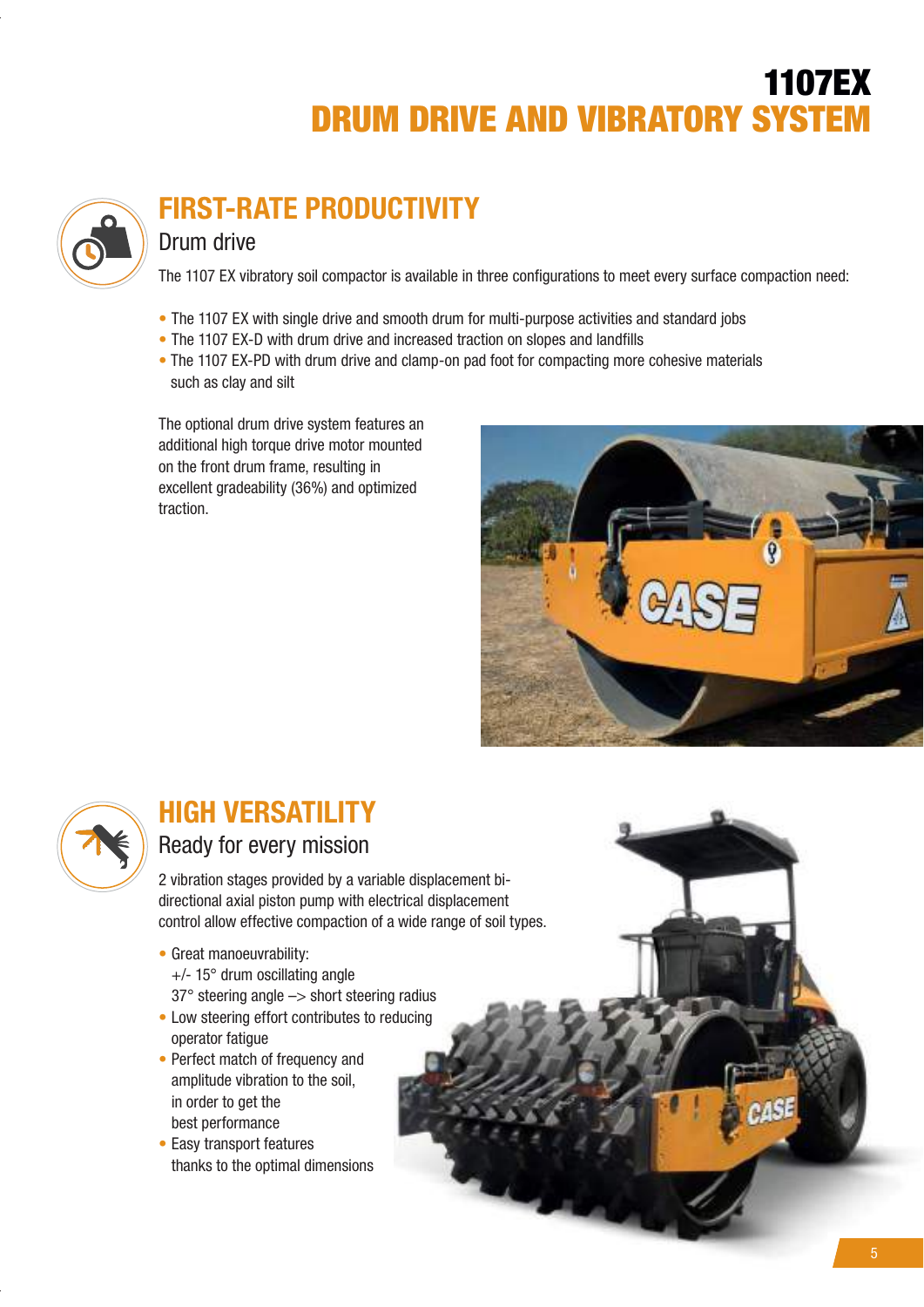### MAIN REASONS TO CHOOSE THE 1107EX



- Perfect match of frequency and amplitude in vibration
- Cross-bar as a load-bearing structure for greater strength and more weight at the front
- The 32 mm thick drum shell provides excellent resistance and uniformity in compaction operations
- The ample steering angles (37° left and right) enable a reduced turning radius (3650 mm) providing excellent machine maneuverability.



#### **COMFORTABLE** OPERATOR STATION

- Efficient A/C and heating system with 8 louvers
- 90° clockwise rotating seat
- Deluxe Grammer suspension seat with adjustable armrests (ROPS and cab versions)
- FIRST-RATE PRODUCTIVITY **FIRST-RATE** PRODUCTIVITY





#### HIGH RELIABILITY

- Standard turbo pre-cleaner
- Heavy-duty drum support frame
- World-class components

The centrifugal force is generated by an internal eccentric shaft and a rotating mass: depending on the direction of rotation, the rotating mass is in phase with the eccentric shaft for a maximum centrifugal force or in the opposite position, for a minimum centrifugal force.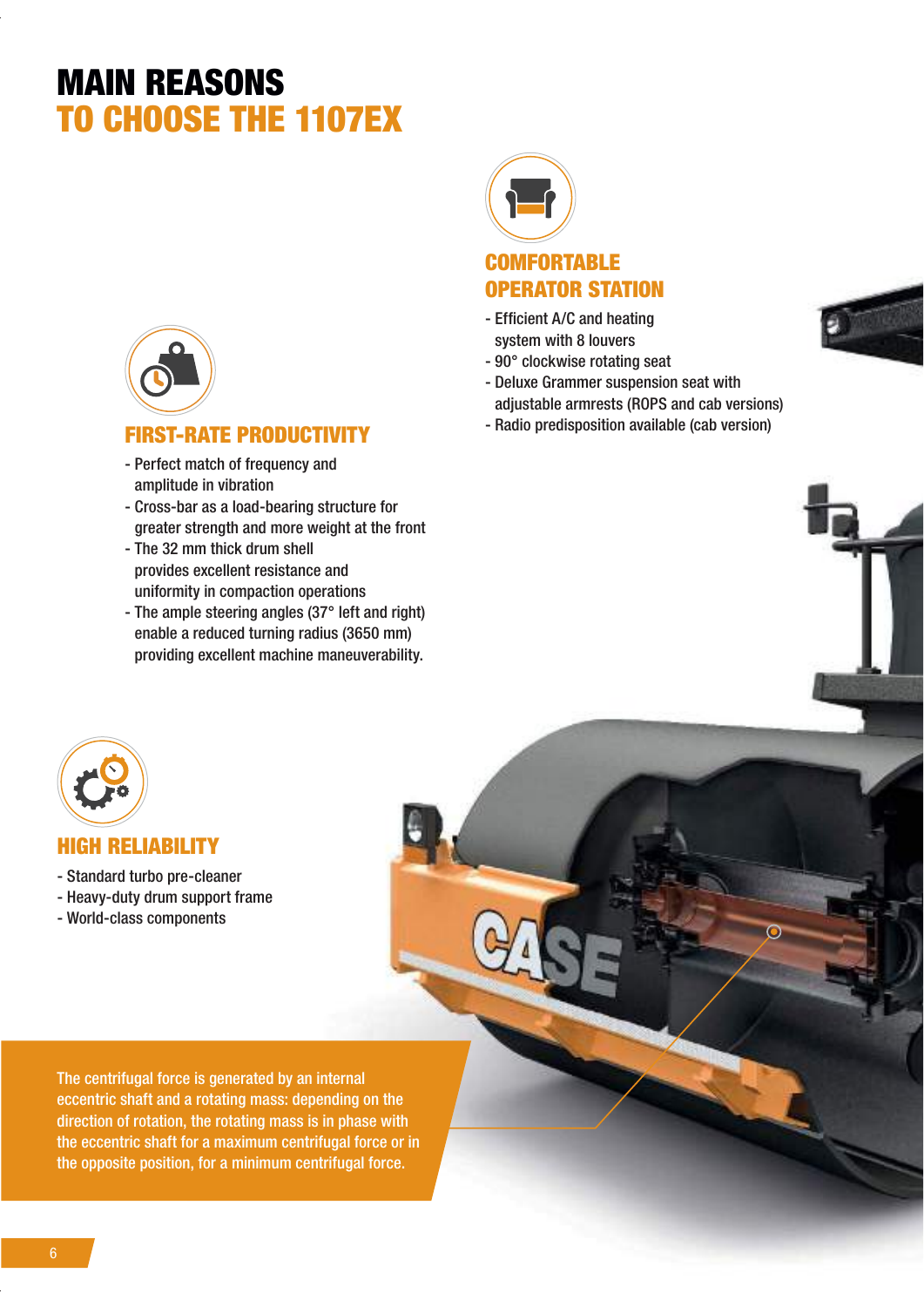

#### SUPERIOR SAFETY

- ROPS / FOPS certified cab and canopy versions available
- Wrap-around front railing on canopy versions
- Ergonomic grab handles for easy and safe cab access
- Front and rear wiper, and two rearview mirrors come as standard (cab version)

### HIGH EFFICIENCY

The turbocharged engine is equipped with an air aftercooler system that increases the density of the intake air, improving efficiency and reducing fuel consumption.



### SAFE AND EASY MAINTENANCE

Daily and regular maintenance is possible from ground level thanks to the one-piece tilting hood. Reduced downtime and operating costs result in more productivity and better profitability.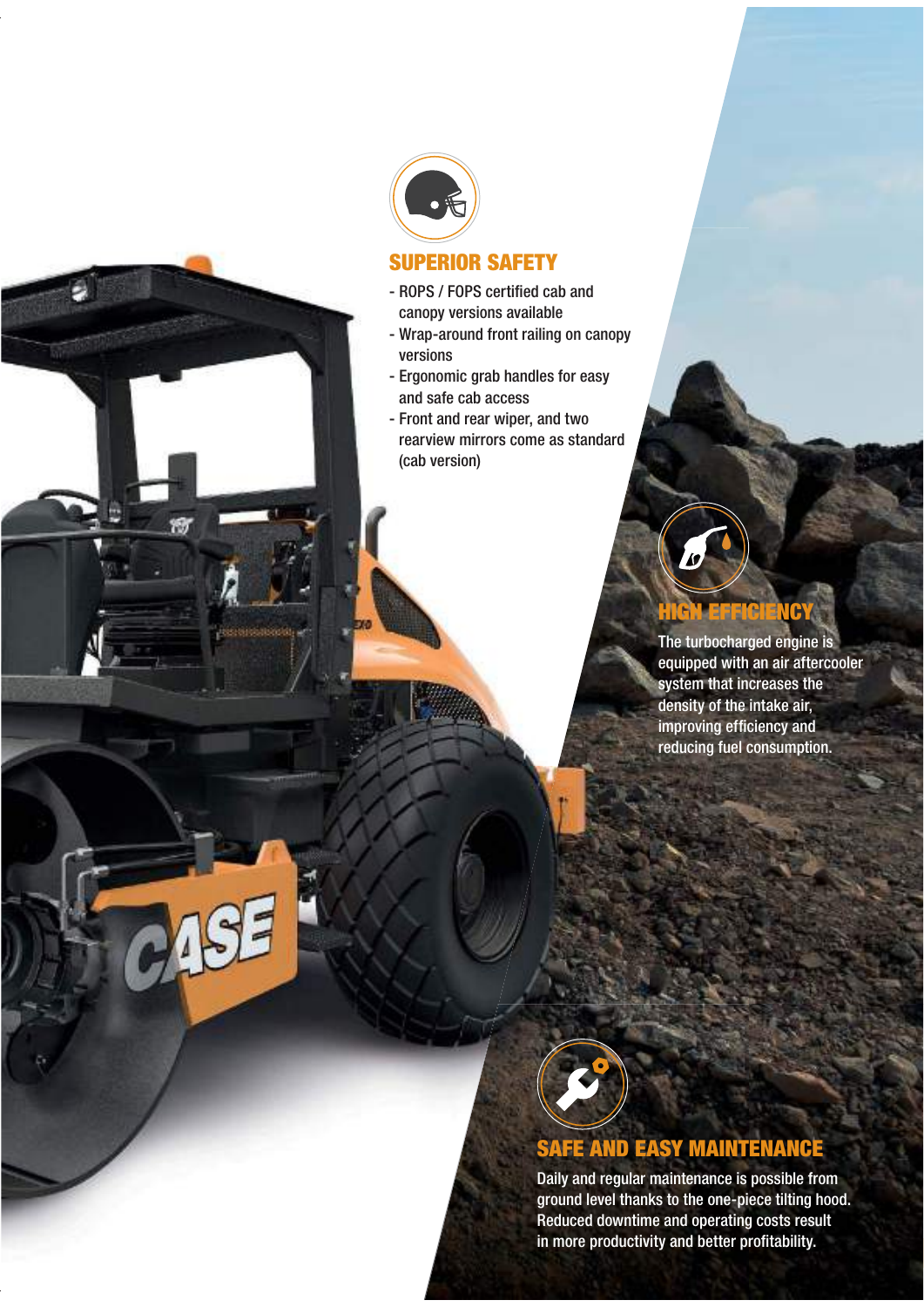





### COMFORTABLE AND SAFE OPERATOR STATION

Easy access and excellent visibility

- 90° clockwise rotating seat to ensure good visibility of rear wheel and front drum in every pass
- Easy and safe cab access thanks to the wide steps and robust handles
- Unobstructed glazed area from roof to top allows good visibility around the jobsite and to the drum
- Fully adjustable mechanical suspension Grammer seat for increased Operator comfort
- Efficient A/C and heating system with 8 louvers for perfect cab climate control
- Operator station mounted on rubber shock absorbers to minimize transmitted vibrations
- 2 front lights + 2 head-lamps and 2 rear work-lamps as standard 2 optional side working lights



## SAFE AND EASY MAINTENANCE

#### Reduced downtime and operating costs

- Easy acces from ground level to battery and all main service items, thanks to the one piece engine hood
- Optimized engine layout facilitates the access to the hydrostatic and hydraulics pumps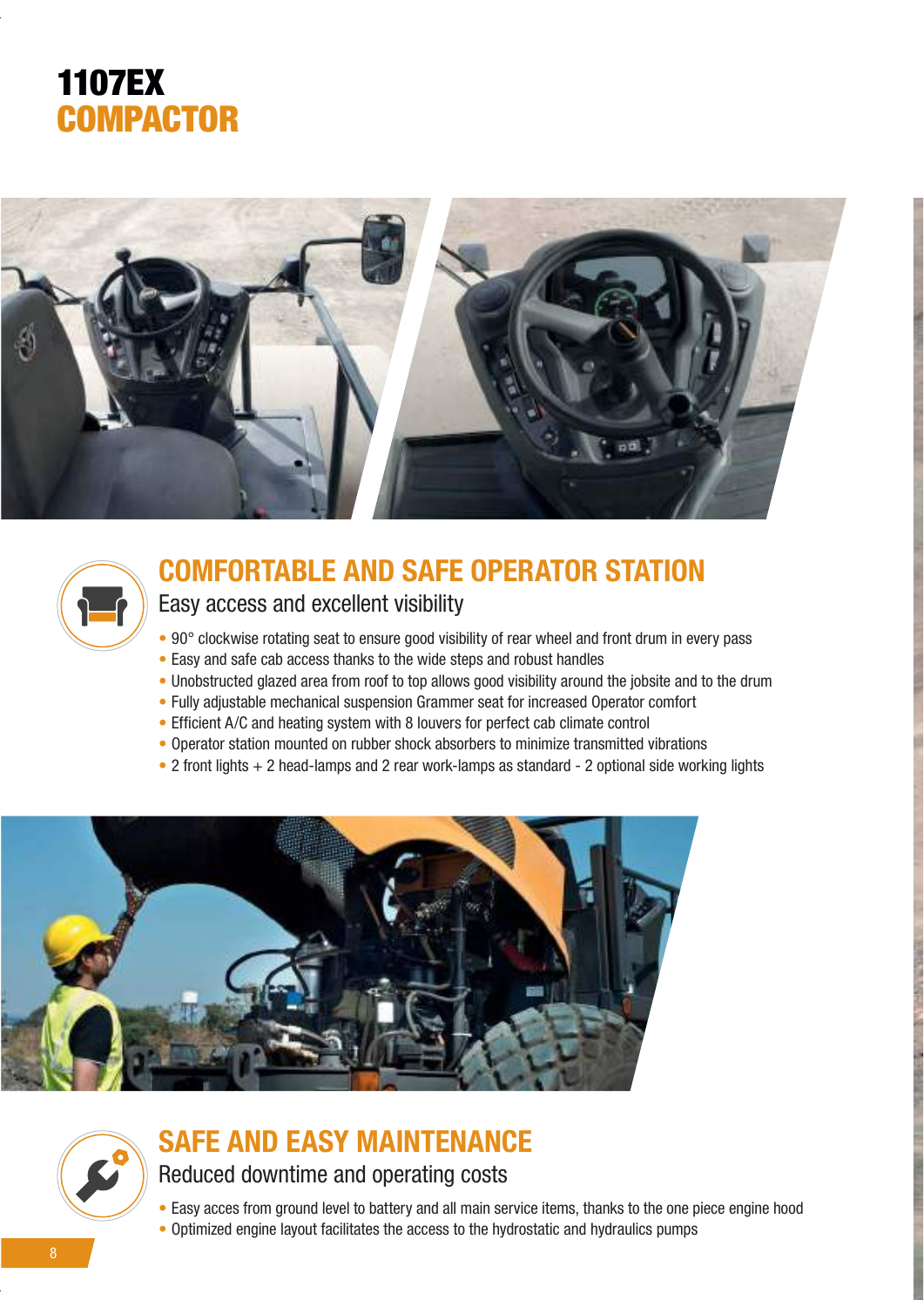### 1107EX OPERATOR STATION AND MAINTENANCE

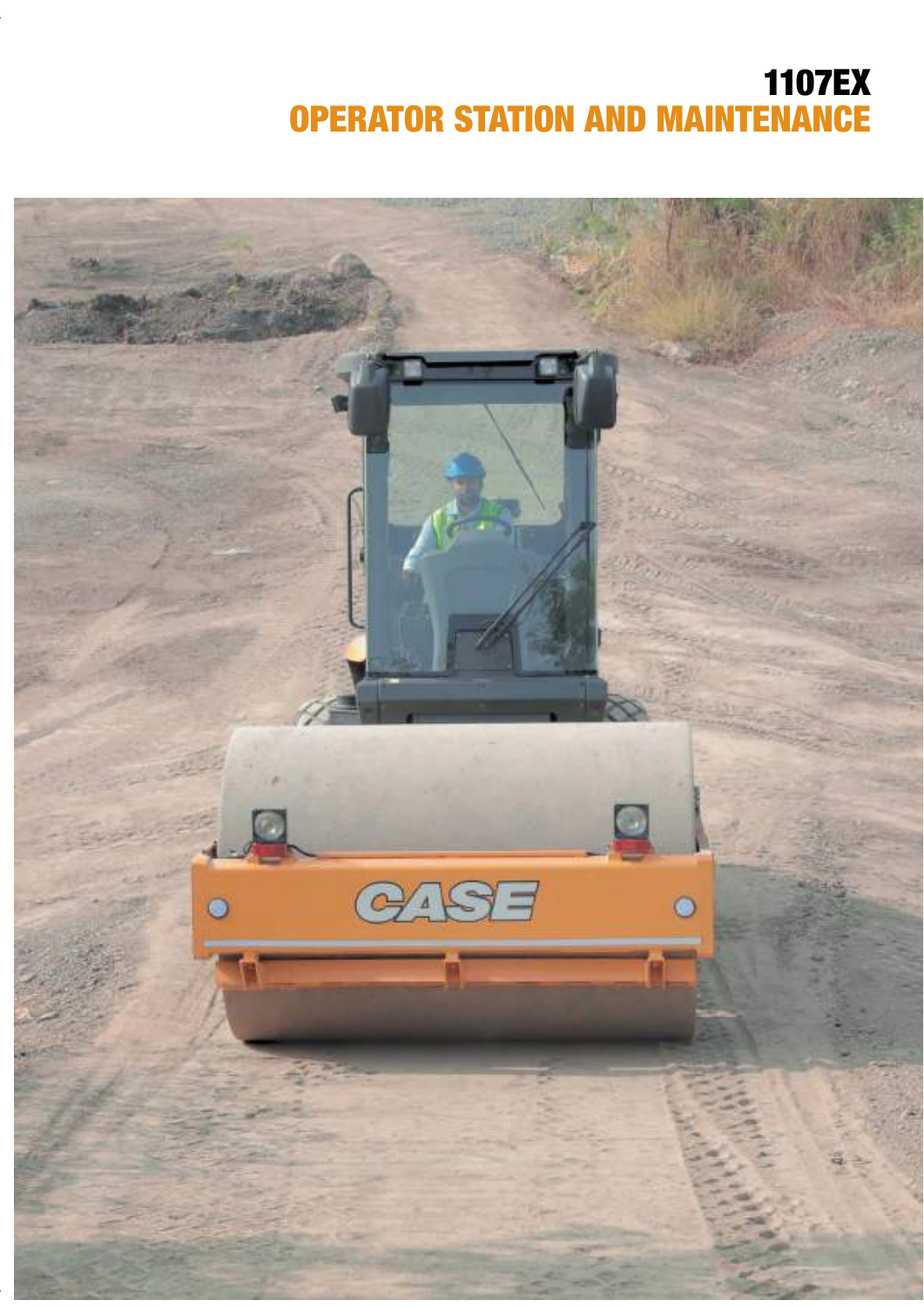### 1107EX **COMPACTOR**

#### **SPECIFICATIONS**

#### ENGINE

|                                                                                                                                | FPT                                                                     |
|--------------------------------------------------------------------------------------------------------------------------------|-------------------------------------------------------------------------|
|                                                                                                                                | S 8000 - TIER III                                                       |
|                                                                                                                                | 4 stroke turbocharged aftercooled                                       |
|                                                                                                                                | 4                                                                       |
|                                                                                                                                | 104 x 115                                                               |
|                                                                                                                                | 3.9                                                                     |
|                                                                                                                                | Direct                                                                  |
|                                                                                                                                | High speed diesel                                                       |
|                                                                                                                                | Spin-on type                                                            |
|                                                                                                                                | Air intake _____________________________ Turbocharged with internal EGR |
|                                                                                                                                | Dry type with dual element                                              |
|                                                                                                                                |                                                                         |
| Cooling to the cooling                                                                                                         |                                                                         |
| Engine speeds (no load)                                                                                                        |                                                                         |
|                                                                                                                                | $950 + 50$                                                              |
| - High:<br><u> 1980 - Johann John Stone, mars eta industrial eta industrial eta industrial eta industrial eta industrial e</u> | $2150+25$                                                               |
|                                                                                                                                | 100/110                                                                 |
|                                                                                                                                | 2200 / 2300                                                             |
| (ISO3046)                                                                                                                      |                                                                         |
|                                                                                                                                | 445 / 430                                                               |
|                                                                                                                                | 1300 / 1400                                                             |

#### VIBRATION SYSTEM

| Type                    | Variable displacement bi-directional axial piston |
|-------------------------|---------------------------------------------------|
|                         | pump with electrical displacement control         |
| Drive to vibration pump | <b>Mechanical</b>                                 |
| Engine to pump ratio    | Direct Drive 1:1                                  |
| Displacement (cc/rev)   | 34.4                                              |
| Charge pressure (bar)   | 27                                                |
| Vibration motor         | Fixed displacement mounted on drum                |

#### STEERING

| Steering system                   | articulated hydrostatic steering |
|-----------------------------------|----------------------------------|
| Steering angle                    | 37° on either side               |
|                                   | (74° between stop to stop)       |
| Turning radius (inner radius) (m) | 3.65                             |
| Drum oscillation angle            | $15^{\circ}$                     |
| Tyre size                         | 23.1/18-26                       |
|                                   | 8 PR or 12 PR Tubeless           |

#### ELECTRICAL SYSTEM

| Alternator output (A) (Canopy / Cab) | 65/105 |  |
|--------------------------------------|--------|--|
| Battery (V/Ah)                       | 12/130 |  |

#### SERVICE CAPACITIES

| Fuel tank (I)         | 235 |
|-----------------------|-----|
| Hydraulic tank (I)    |     |
| Engine crank case (I) |     |
| Engine coolant (I)    | 15  |

#### **PROPULSION**

| Infinitely variable hydrostatic            |
|--------------------------------------------|
| drive with variable displacement pump      |
| <b>Mechanical</b>                          |
| Direct drive 1:1                           |
| Variable displacement bi-directional axial |
| piston pump with manual                    |
| displacement control                       |
| 75                                         |
| Flow @rated engine (LPM)<br>156            |
| 27                                         |
|                                            |

#### Drive motors

| <b>Type</b>               | High speed low torque driving            |
|---------------------------|------------------------------------------|
|                           | motor mounted on rear axle input shaft   |
| For drum drive (optional) | Low speed high toque drive motor         |
|                           | mounted on front drum frame              |
|                           | along with rear axle motor               |
| Hydraulic oil filter      | Cartridge                                |
| Axle                      | Heavy duty with integrated parking brake |
|                           | mechanism and out board planetary        |
| Parking brake             | Spring applied hydraulically released    |
| Engagement                | Operate on /off parking brake switch     |
|                           | on instrument panel, engine stop         |
|                           |                                          |

#### Machine speed:

| - Working speed (km/h) | $0 - 5.5$                        |
|------------------------|----------------------------------|
| - Travel speed (km/h)  | $0-11.5$                         |
| Final drive            | Hight torque out board planetary |

#### Gradeability

| 31 $(17^{\circ})$ |
|-------------------|
| $36(20^{\circ})$  |
|                   |
|                   |

#### **INSTRUMENTATION**

| <b>Indicators</b>     | Parking brake, high beam, low beam,                                                    |
|-----------------------|----------------------------------------------------------------------------------------|
|                       | position, battery not charging, 2-speed,                                               |
|                       | pre-heater, turn signal left & right, neutral                                          |
| Gauges                | Digital hour meter, water temp,                                                        |
|                       | fuel level, engine rpm                                                                 |
| Warning lights/alarms | Coolant overheat, hydraulic oil filter clog,<br>low lube oil pressure, air filter clog |

#### STANDARD EQUIPMENT

Sun roof, horn, front and rear working lights, 90° rotating operator seat, guard rail structure on operator's platform, tilting engine hood, vandal guard, IP67 weather proof rocker switches, instrument cluster, glove box for operator, easy split design of canopy legs for transportation, 32 mm drum shell thickness.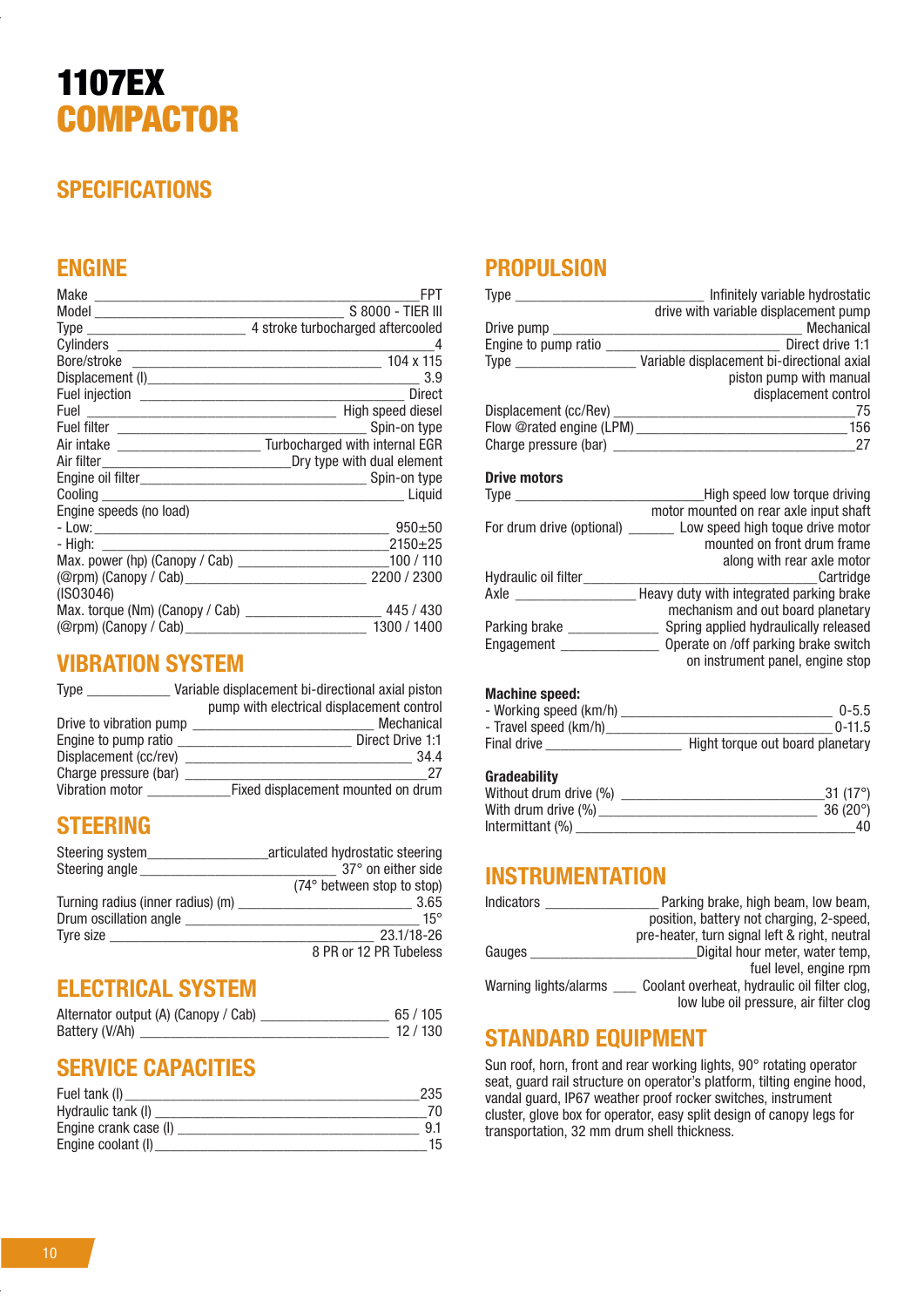### **SPECIFICATIONS**

11

#### GENERAL DIMENSIONS



#### DIMENSIONS

| Α                 | Wheel base    |                                              | mm      |                | 3003             |                          |
|-------------------|---------------|----------------------------------------------|---------|----------------|------------------|--------------------------|
| B                 |               | Overall width of the machine                 | mm      | 2324           |                  |                          |
| $\overline{C}$    | Rear overhang |                                              | mm      | 1562           |                  |                          |
| D1                |               | Diameter of the rear tyres                   | mm      |                | 1380             |                          |
| $\overline{D2}$   |               | Diameter of the drum                         | mm      |                | 1500             |                          |
| H1                |               | Height of silencer from ground level         | mm      |                | 2561             |                          |
| H2                |               | Overall height of the machine (Canopy / Cab) | mm      |                | 3373 / 3341      |                          |
| K                 |               | Ground clearance                             | mm      |                | 382              |                          |
|                   |               | Overall length of the machine                | mm      |                | 5508             |                          |
| 01                | Side overhang |                                              | mm      |                | 87               |                          |
| $\overline{s}$    |               | Drum shell thickness                         | mm      | 32             |                  |                          |
| W <sub>2</sub>    |               | Overall width of the drum                    | mm      |                | 2150             |                          |
| E1                |               | Rear departure angle                         | $\circ$ | 36             |                  |                          |
| E2                |               | Front departure angle                        | $\circ$ | 35             |                  |                          |
|                   |               | <b>OPERATING DATA</b>                        |         | <b>1107 EX</b> | <b>1107 EX-D</b> | <b>1107 EX-PD</b>        |
|                   |               | Operating weight without operator            | kq      | 10780          | 11030            | 12460                    |
|                   | Non-ROPS      | Front axle load                              | kg      | 6220           | 6470             | 7900                     |
| Canopy<br>version |               | Rear axle load                               | kg      | 4560           | 4560             | 4560                     |
|                   |               | <b>Static linear load front</b>              | kg/cm   | 29             | 30               | $\overline{\phantom{a}}$ |
|                   |               | Operating weight without operator            | kg      | 11095          | 11345            | 12775                    |
| <b>ROPS</b>       |               | Front axle load                              | kg      | 6210           | 6460             | 7890                     |
| Canopy<br>version |               | Rear axle load                               | kg      | 4885           | 4885             | 4885                     |
|                   |               | Static linear load front                     | kg/cm   | 29             | 30               | $\overline{\phantom{a}}$ |
|                   |               | Operating weight without operator            | kg      | 11200          | 11450            | 12880                    |
|                   |               | Front axle load                              | kg      | 6370           | 6620             | 8050                     |
| Cab version       |               | Rear axle load                               | kg      | 4830           | 4830             | 4830                     |
|                   |               | Static linear load front                     | kg/cm   | 30             | 31               |                          |

### **VIBRATION SYSTEM** 1107 EX 1107 EX 1107 EX-D 1107 EX-PD

1 2 | 1 2 | 1 Frequency Hz 31 34 31 34 30 Amplitude mm 1.8 0.8 1.8 0.8 1.3 Centrifugal force<br>
Max. applied force (Non-ROPS version) <br>
Max. applied force (Non-ROPS version) <br>
Kg 33092 21093 33357 21358 33080 Max. applied force (Non-ROPS version)<br>
Max. applied force (ROPS version)<br>
Max. applied force (ROPS version)<br>
kg 33097 21098 33347 21348 33070 Max. applied force (ROPS version)<br>
Max. applied force (Cab version) <br>
Max. applied force (Cab version) <br>
Max. applied force (Cab version) <br>
S3230 Max. applied force (Cab version) **kg** 33257 21258 33507 21508